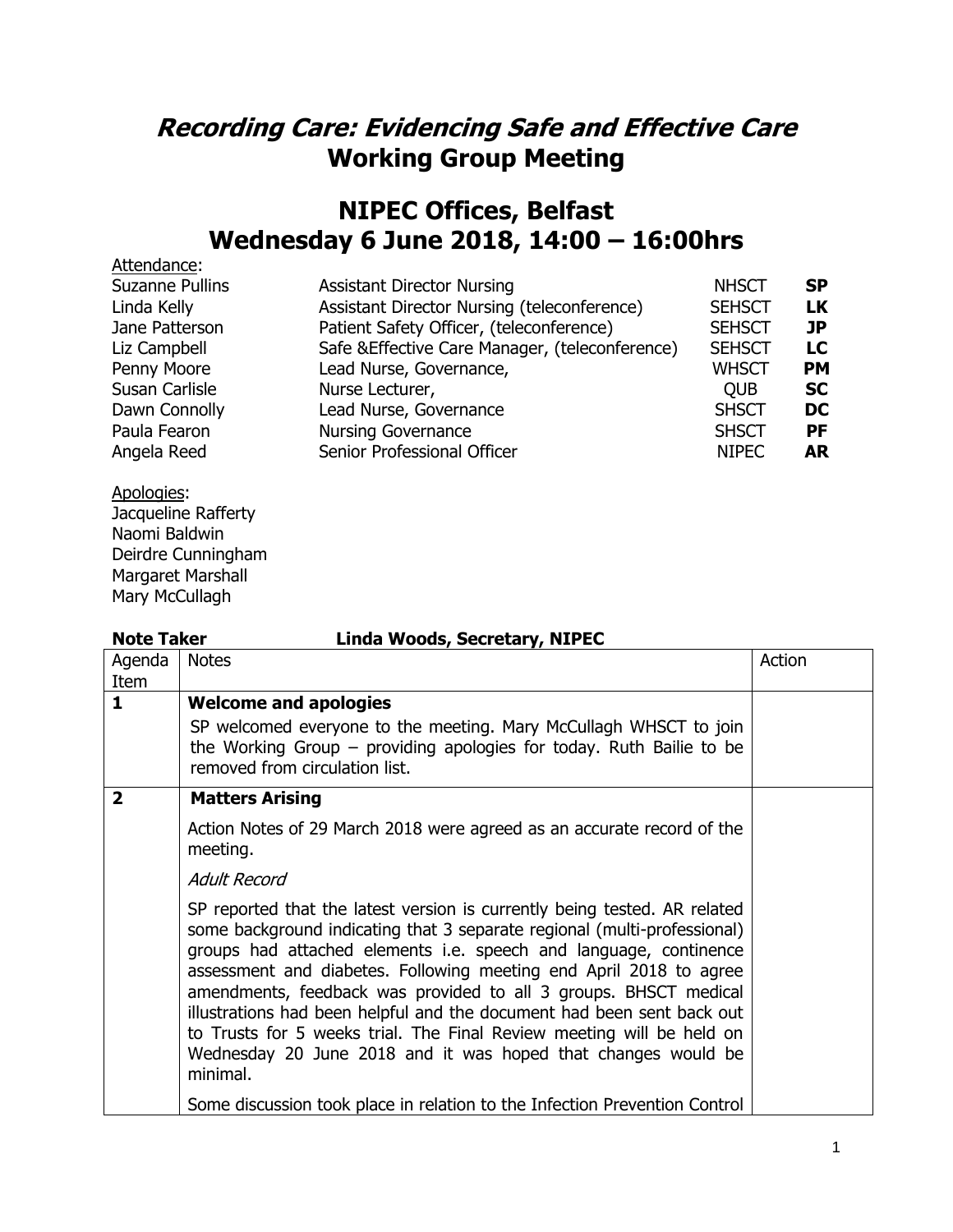|   | assessment being at the start of the document. It was agreed that this<br>can be discussed in June at the Final Review meeting. Also, it was<br>indicated that there were still some typos in the document.                                                                                                                                                                                                                                                                                                                                                                                                               |                                                                                                                                                                              |  |  |
|---|---------------------------------------------------------------------------------------------------------------------------------------------------------------------------------------------------------------------------------------------------------------------------------------------------------------------------------------------------------------------------------------------------------------------------------------------------------------------------------------------------------------------------------------------------------------------------------------------------------------------------|------------------------------------------------------------------------------------------------------------------------------------------------------------------------------|--|--|
|   | PM indicated that a Ward in the WHSCT carrying out testing are also<br>observing practice in terms of the time taken to complete a document.<br>AR cautioned in terms of what the expectation was that the data would<br>be used for. Following discussion it was agreed that this would be<br>highlighted to the ward undertaking the exercise and discussed at the<br>review meeting. It was also noted that any new document took longer to<br>complete because of familiarity.                                                                                                                                        |                                                                                                                                                                              |  |  |
|   | Update on MH pathway                                                                                                                                                                                                                                                                                                                                                                                                                                                                                                                                                                                                      |                                                                                                                                                                              |  |  |
|   | AR reported that she had emailed Briege Quinn $-$ the group were in the<br>process of updating ToR and membership. AR would replace MB and be<br>kept informed. AR noted her limited availability currently to attend<br>meetings and that she had relayed to BQ that in all likelihood she would<br>be able to review notes of the meeting by email only.                                                                                                                                                                                                                                                                |                                                                                                                                                                              |  |  |
| 3 | <b>Feedback from Steering Group</b>                                                                                                                                                                                                                                                                                                                                                                                                                                                                                                                                                                                       |                                                                                                                                                                              |  |  |
|   | <b>Celebration Newsletter</b>                                                                                                                                                                                                                                                                                                                                                                                                                                                                                                                                                                                             |                                                                                                                                                                              |  |  |
|   | AR reported that Steering Group approved the suggestion of a<br>Celebration Newsletter of achievements. AR requested members<br>to prepare a short paragraph on any 'achievements', 'what's<br>happening' or 'pictures' to be sent to her. JP to email poster for<br>AR to forward to both Working and Steering Group. SQE<br>paragraph to be used as well. PM informed of small scale test<br>study in WHSCT achieving 100% compliance which could be<br>included. LK mentioned SE Quality Event in November + PACE.<br>AR indicated that once approved from Steering Group the<br>Newsletter will go on Trust Intranet. | <b>Members of</b><br><b>WG to prepare</b><br>short<br>paragraphs of<br>success over<br>the summer<br>for collation in<br>autumn<br>newsletter.<br>JP to email<br>poster from |  |  |
|   | <b>Bed End Charts</b><br>$\bullet$<br>SP reported that this had been discussed and agreed that there<br>was no opportunity to progress work in this area currently due to<br>capacity. To be kept on review.                                                                                                                                                                                                                                                                                                                                                                                                              | <b>SQE event.</b>                                                                                                                                                            |  |  |
|   | Meeting with workforce ADNs<br>AR reported that following the PACE Workshop in March<br>discussion took place around temporary staff $-$ and the impact<br>they had on the introduction of PACE. it was suggested that the<br>Assistant Directors of Nursing (Workforce) could be engaged in<br>this work and so it would be helpful to provide them with an<br>overview of what was happening in the PACE programme of<br>work. This meeting was happening on 19 June 2018.                                                                                                                                              |                                                                                                                                                                              |  |  |
|   | Audit numbers (5 or 10 record)<br>$\bullet$<br>Discussion around the differences between 5 and 10 records<br>audited. LK to check with staff in SEHSCT for guidance around                                                                                                                                                                                                                                                                                                                                                                                                                                                | LK to seek                                                                                                                                                                   |  |  |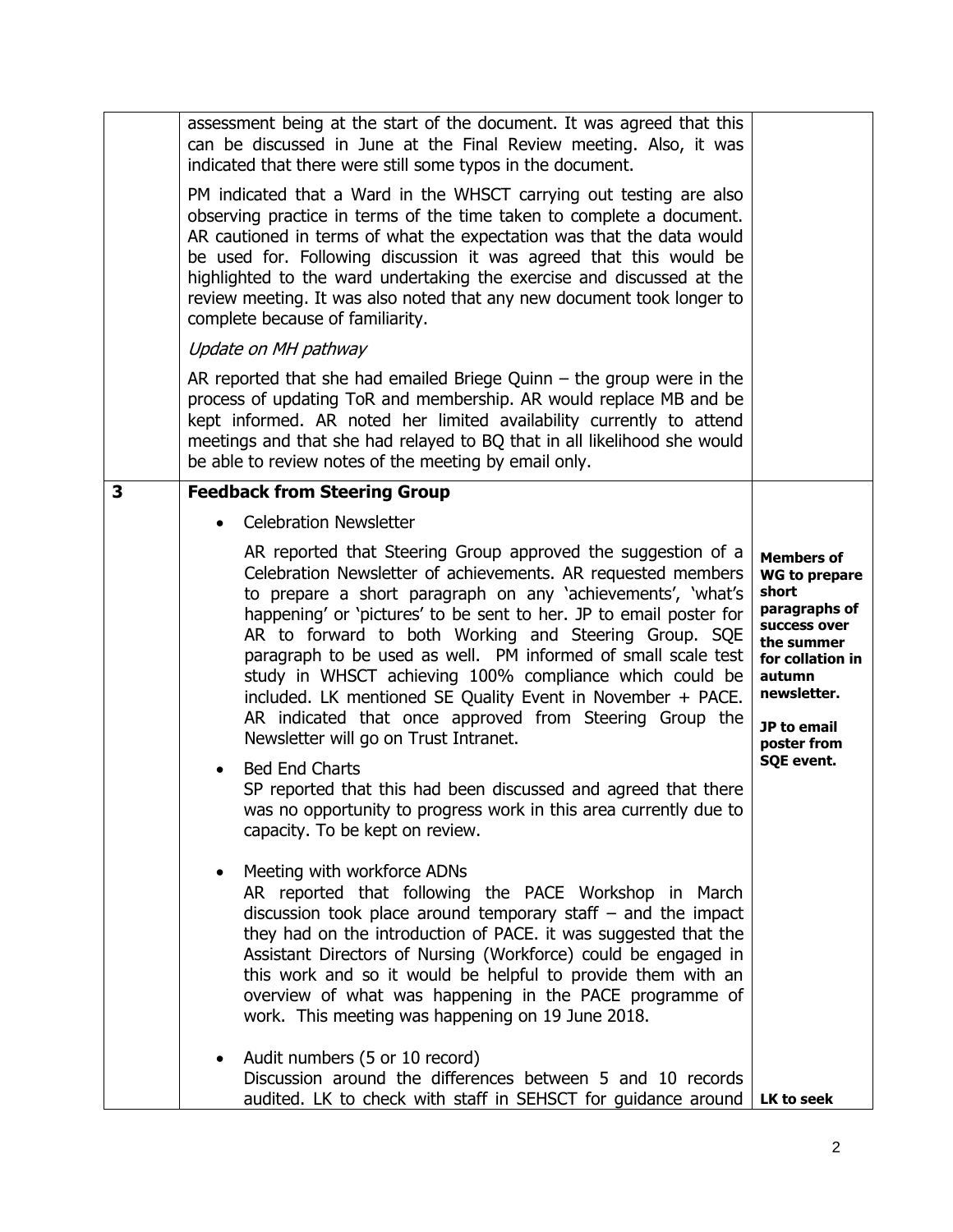|   | best practice. When checked potential for future testing should<br>be explored. For discussion at next SG meeting.<br>RQIA representation<br>AR reported that Kathy Fodey had moved to a secondment<br>opportunity with PHA. Discussions with NP and Olive MacLeod will<br>take place for a representative from RQIA.                                                                                                                                                                            | advice on<br>sample size<br>and report at<br>SG. |
|---|--------------------------------------------------------------------------------------------------------------------------------------------------------------------------------------------------------------------------------------------------------------------------------------------------------------------------------------------------------------------------------------------------------------------------------------------------------------------------------------------------|--------------------------------------------------|
| 4 | <b>Encompass Update</b>                                                                                                                                                                                                                                                                                                                                                                                                                                                                          |                                                  |
|   | AR stated that Encompass would be moving to procurement. As yet no<br>formal nursing representation was on the programme team.                                                                                                                                                                                                                                                                                                                                                                   |                                                  |
| 5 | <b>SQE project</b>                                                                                                                                                                                                                                                                                                                                                                                                                                                                               |                                                  |
|   | Quality event to be held in November 2018. PM thanked NIPEC for the<br>opportunity and felt she had greatly developed her thinking and<br>approach to safety and quality.                                                                                                                                                                                                                                                                                                                        |                                                  |
| 6 | <b>Work streams for Working Group</b>                                                                                                                                                                                                                                                                                                                                                                                                                                                            |                                                  |
|   | Specialist Nurse principles for practice<br>AR reported that the principles were completed but not agreed or<br>tested. Comments were requested but sparse feedback was<br>received. A meeting to be held on 10 July 2018 to discuss.                                                                                                                                                                                                                                                            |                                                  |
|   | Children's improvement work<br>$\bullet$<br>WHSCT – improvement scoped with 2 wards, one commenced<br>one planned using the PACE methodology.<br>SHSCT - multi-professional document used which is mapped. No<br>intentions to use PACE currently.<br>SEHSCT recent meeting with children's agreed they are keen to<br>drive forward. Take forward QI Focus September/October.<br>Quality Improvement training first.<br>NHSCT - Antrim and Causeway starting soon.                              |                                                  |
|   | Emergency Department record and improvement work<br>WHSCT $-$ 2 Departments in South West and Altnagelvin $-$ staff<br>working recently trained 6 PACE Champions (SW). some feedback<br>regarding flow of document provided.<br>SHSCT – feedback across both EDs very positive staff<br>acknowledging there is now early recognition of pressure ulcers<br>in community prior to admission.<br>NHSCT - Antrim fully implemented. Causeway July 18.<br>SEHSCT $-$ LK to confirm for next meeting. |                                                  |
|   | Learning Disabilities record and improvement work<br>$\bullet$<br>WHSCT - Lakeview going well. translation into electronic format<br>occurring soon.<br>SHSCT – currently using eNISAT and have mapped document<br>data set.                                                                                                                                                                                                                                                                     |                                                  |